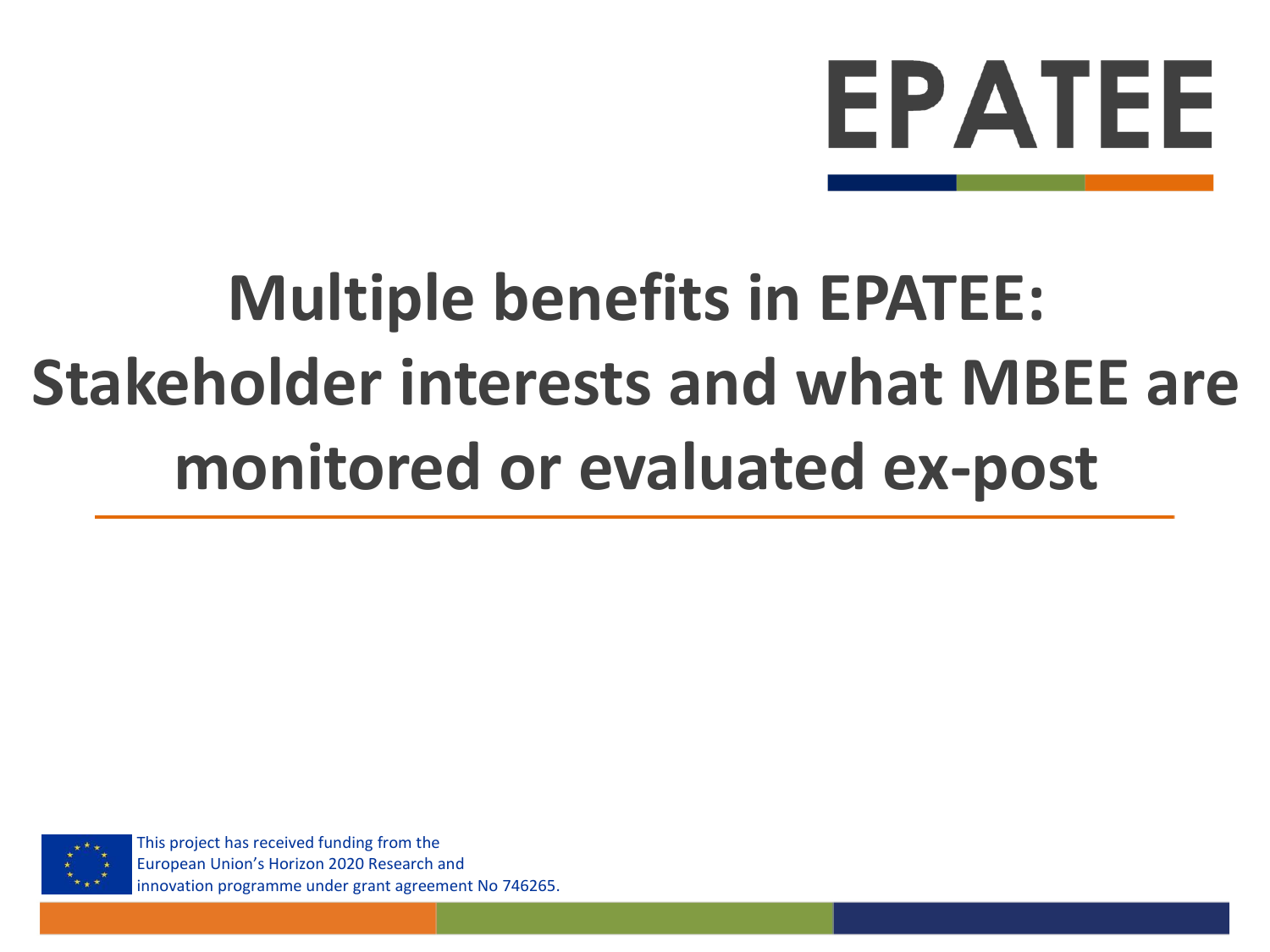

#### Evaluating MBEE would not be a common practice yet

Are these indicators usually part of policy evaluation that are performed in your country?

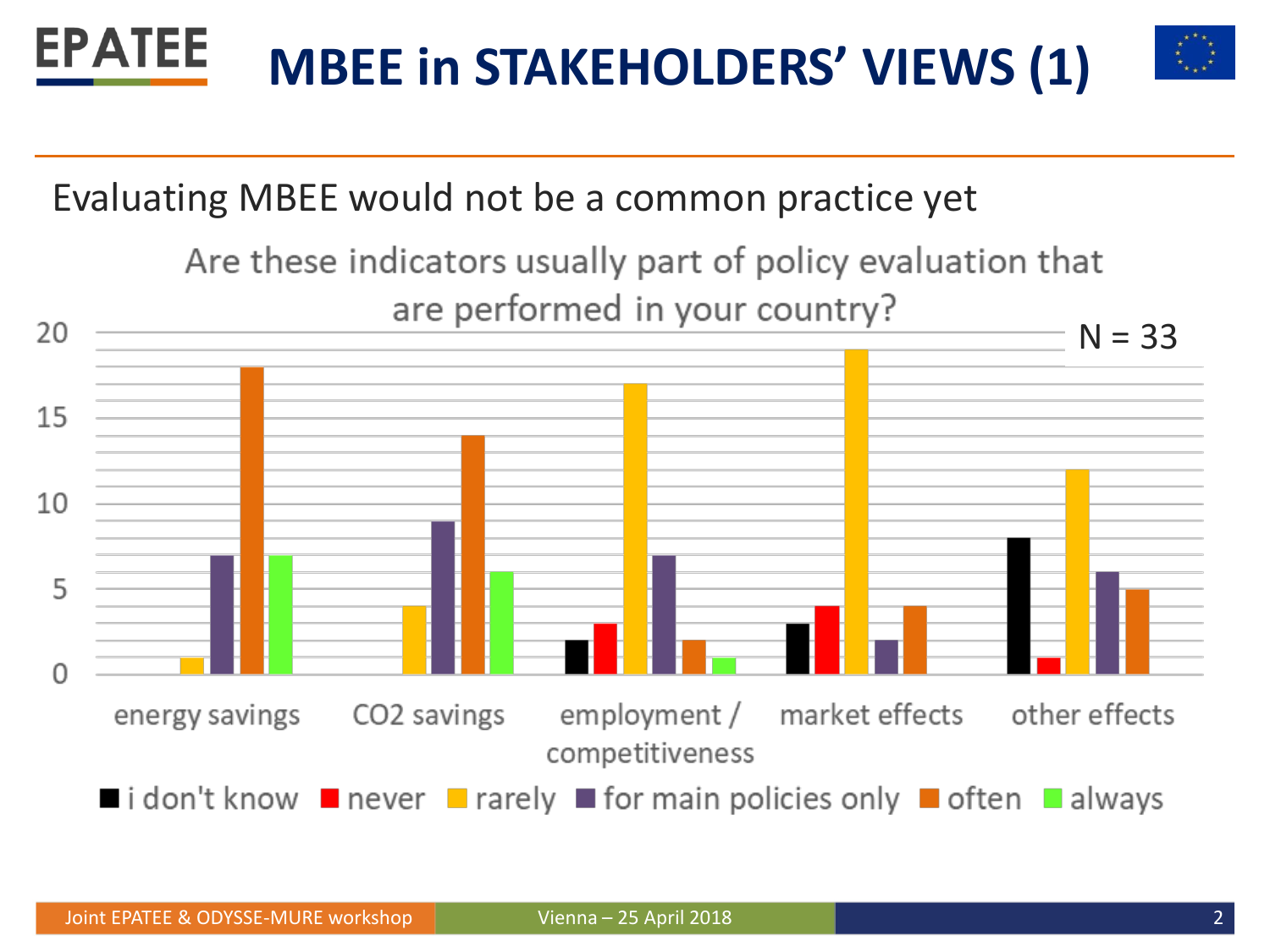#### **EPATEE MBEE in STAKEHOLDERS' VIEWS (2)**



Evaluating MBEE would not be the top priority…

… but raises the interest of the majority

"*Which of the following aspects of evaluation do you want to know more about?"*

| $N = 29$                                          | Choice 1 | Choice 2 | Choice 3 | $\ddotsc$ | <b>TOTAL</b> |
|---------------------------------------------------|----------|----------|----------|-----------|--------------|
| Evaluating the energy savings and/or              |          |          |          |           |              |
| reductions in CO2 emissions                       | ь        |          |          |           | 15           |
| Evaluating the cost-effectiveness of the          |          |          |          |           |              |
| policy or programme                               |          | 8        |          |           | 18           |
| <b>Evaluating other effects (e.g. employment,</b> |          |          |          |           |              |
| public budget, health, etc.)                      | 3        | 4        |          |           | <b>19</b>    |
| Evaluating market effects (e.g. changes in        |          |          |          |           |              |
| availability of energy efficient products, in     |          |          |          |           |              |
| market shares, etc.)                              |          |          |          |           | 13           |
| Good practices for defining specifications for    |          |          |          |           |              |
| evaluations                                       |          |          |          |           | 12           |
| Evaluating the net effects or additionality of    |          |          |          |           |              |
| policies                                          |          |          |          |           | 16           |
| Defining the baseline                             |          |          |          |           | 12           |
| Experience feedback about the use of              |          |          |          |           |              |
| evaluation results and conclusions                |          |          |          |           | 10           |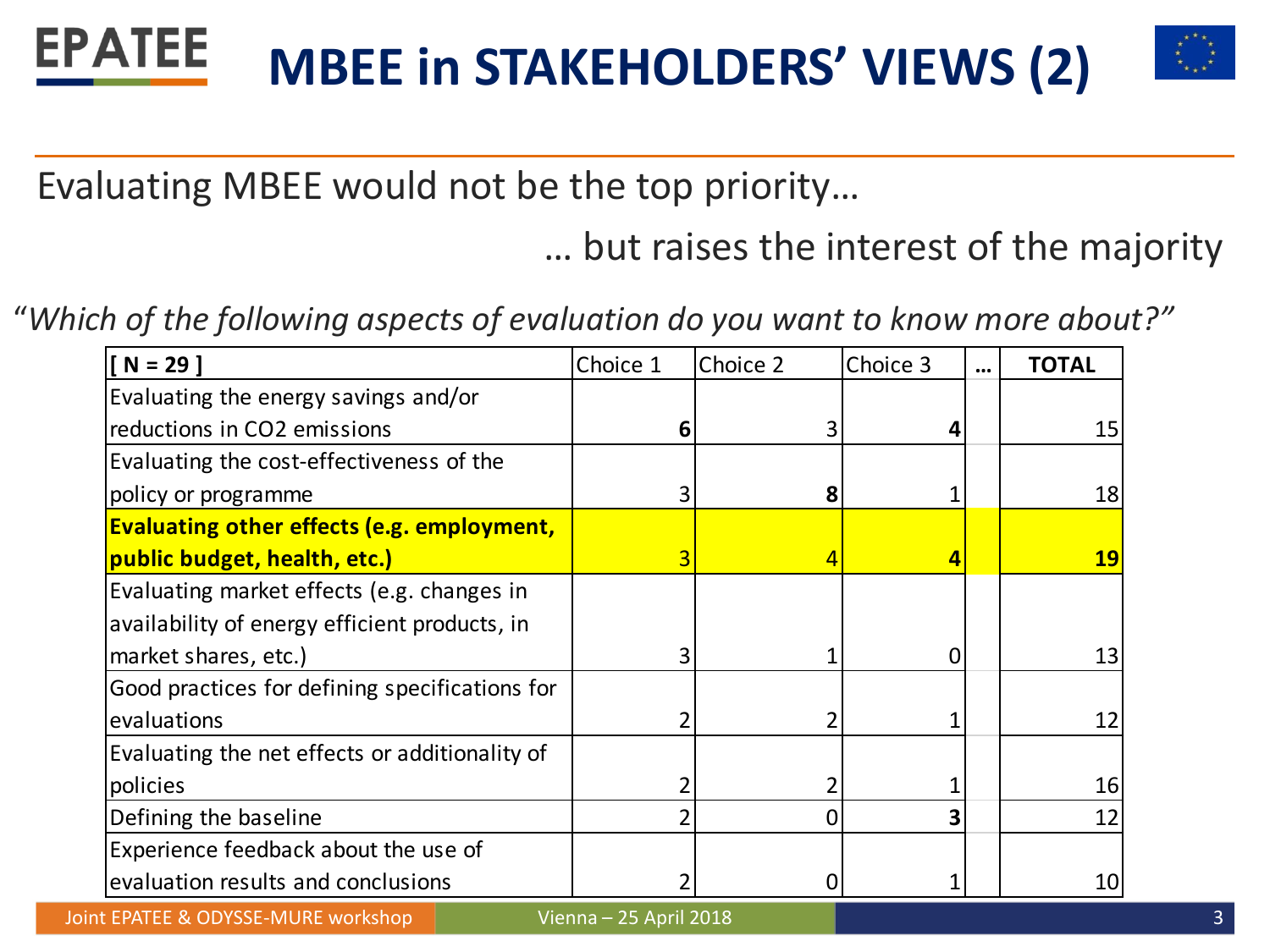



Analysis done by Fraunhofer ISI of the references included in the Knowledge Base

Joint EPATEE & ODYSSE-MURE workshop Vienna – 25 April 2018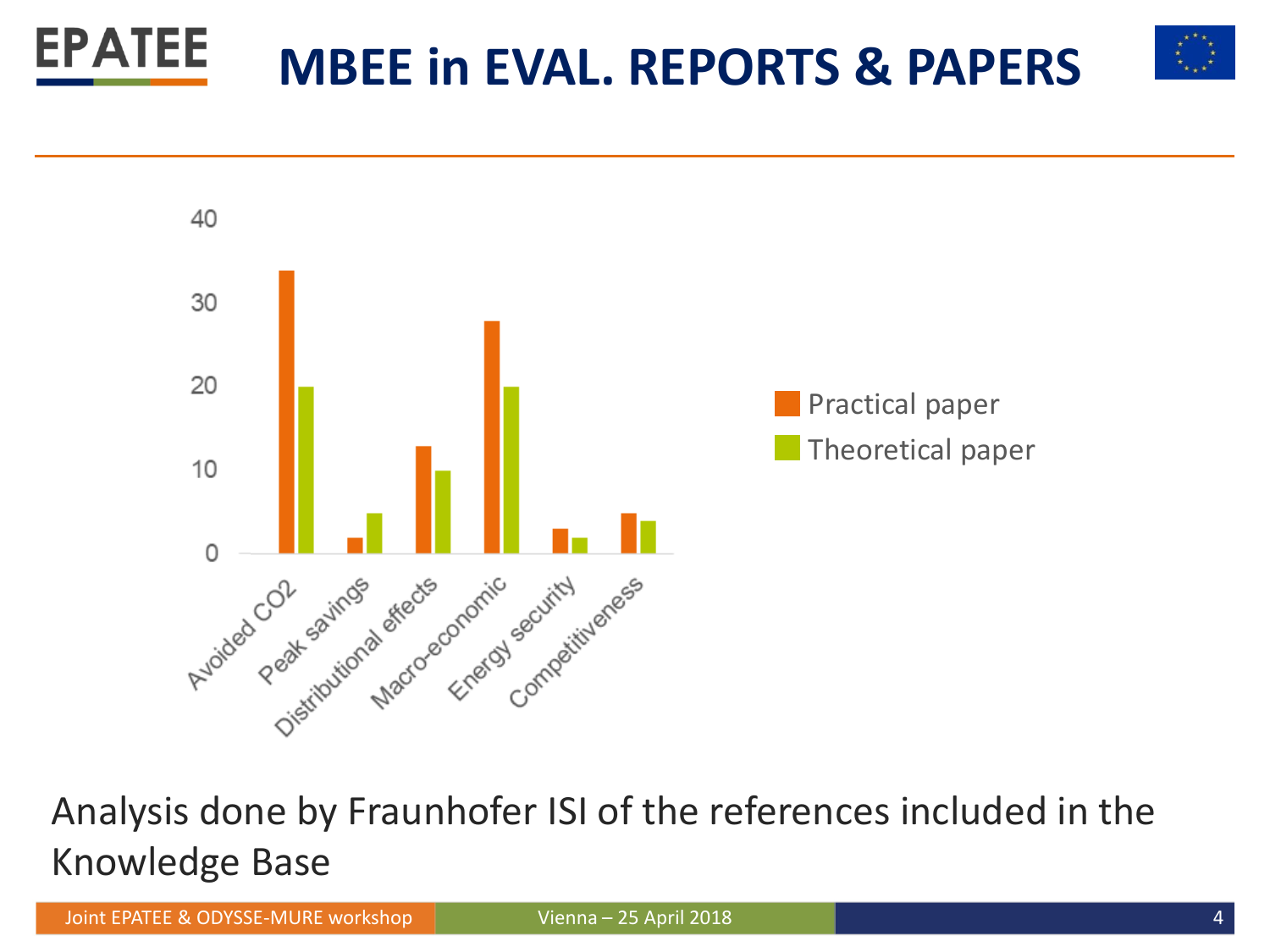

### **MBEE in the case studies**



| affordability of energy<br>other market<br>/ geographical effects<br>sectoral<br>direct investments)<br>impacts on comfort<br>leverage effect (on<br>/impact on energy<br>other<br>on public<br>CO <sub>2</sub> emissions<br>Emissions of<br>distributive<br>job impacts<br>(buildings)<br>pollutants<br>GDP and<br>impacts<br>impacts<br>budget<br>prices<br>Country<br>Name of the measure<br>Environmental Support' (Umweltförderung im Inland)<br>X<br>$\overline{\mathsf{X}}$<br>$\pmb{\mathsf{X}}$<br>Austria<br>X<br>Χ<br>Belgium (WaPrimes Energie (grants for energy renovation)<br>$\mathsf{X}$<br>$\mathsf X$<br>$\mathsf{X}$<br>X<br>Croatia<br>Energy renovation of public sector buildings programme<br>Χ<br>X<br>$\mathsf X$<br>Χ<br>$\mathsf X$<br>X.<br>Croatia<br>Individual heat metering in multifamily buildings<br>X<br>X<br>$\mathsf{X}$<br>X<br>X<br>Denmark<br><b>EEO</b> scheme<br>Χ<br>X<br>$\mathsf{X}$<br>Finland<br><b>Energy Efficiency Agreement for Industries</b><br>Χ<br>Χ<br>Finland<br>Voluntary audits for municipalities<br>"Future Investments" programme<br>X<br>$\mathsf X$<br>France<br>X.<br>Tax credit for renovating dwellings<br>France<br>$\overline{\mathsf{x}}$<br>$\mathsf{X}$<br>$\mathsf{X}$<br>Χ<br>Germany<br><b>Energy Efficiency Fund</b><br>X<br>Χ<br>Germany<br>KfW programmes for buildings<br>X<br>$\mathsf X$<br>Χ<br>Ireland<br><b>Better Energy Homes</b><br>Χ<br>Χ<br>X<br>X.<br>X.<br>White Certificates Scheme<br>X<br>$\pmb{\mathsf{X}}$<br>X<br>Italy<br>Italy<br>Tax credit for renovating dwellings<br>X.<br>Χ<br>$\pmb{\mathsf{X}}$<br>Χ<br>$\mathsf{X}$<br>Lithuania<br>Renovation programmes with EU funding<br>Χ<br>X. | Health impacts<br>Water savings /<br>impacts |
|---------------------------------------------------------------------------------------------------------------------------------------------------------------------------------------------------------------------------------------------------------------------------------------------------------------------------------------------------------------------------------------------------------------------------------------------------------------------------------------------------------------------------------------------------------------------------------------------------------------------------------------------------------------------------------------------------------------------------------------------------------------------------------------------------------------------------------------------------------------------------------------------------------------------------------------------------------------------------------------------------------------------------------------------------------------------------------------------------------------------------------------------------------------------------------------------------------------------------------------------------------------------------------------------------------------------------------------------------------------------------------------------------------------------------------------------------------------------------------------------------------------------------------------------------------------------------------------------------------------------------------------------------------------------------------------------------|----------------------------------------------|
|                                                                                                                                                                                                                                                                                                                                                                                                                                                                                                                                                                                                                                                                                                                                                                                                                                                                                                                                                                                                                                                                                                                                                                                                                                                                                                                                                                                                                                                                                                                                                                                                                                                                                                   |                                              |
|                                                                                                                                                                                                                                                                                                                                                                                                                                                                                                                                                                                                                                                                                                                                                                                                                                                                                                                                                                                                                                                                                                                                                                                                                                                                                                                                                                                                                                                                                                                                                                                                                                                                                                   | $\mathsf{X}^{\scriptscriptstyle{+}}$         |
|                                                                                                                                                                                                                                                                                                                                                                                                                                                                                                                                                                                                                                                                                                                                                                                                                                                                                                                                                                                                                                                                                                                                                                                                                                                                                                                                                                                                                                                                                                                                                                                                                                                                                                   |                                              |
|                                                                                                                                                                                                                                                                                                                                                                                                                                                                                                                                                                                                                                                                                                                                                                                                                                                                                                                                                                                                                                                                                                                                                                                                                                                                                                                                                                                                                                                                                                                                                                                                                                                                                                   |                                              |
|                                                                                                                                                                                                                                                                                                                                                                                                                                                                                                                                                                                                                                                                                                                                                                                                                                                                                                                                                                                                                                                                                                                                                                                                                                                                                                                                                                                                                                                                                                                                                                                                                                                                                                   |                                              |
|                                                                                                                                                                                                                                                                                                                                                                                                                                                                                                                                                                                                                                                                                                                                                                                                                                                                                                                                                                                                                                                                                                                                                                                                                                                                                                                                                                                                                                                                                                                                                                                                                                                                                                   |                                              |
|                                                                                                                                                                                                                                                                                                                                                                                                                                                                                                                                                                                                                                                                                                                                                                                                                                                                                                                                                                                                                                                                                                                                                                                                                                                                                                                                                                                                                                                                                                                                                                                                                                                                                                   |                                              |
|                                                                                                                                                                                                                                                                                                                                                                                                                                                                                                                                                                                                                                                                                                                                                                                                                                                                                                                                                                                                                                                                                                                                                                                                                                                                                                                                                                                                                                                                                                                                                                                                                                                                                                   | $\mathsf{X}$                                 |
|                                                                                                                                                                                                                                                                                                                                                                                                                                                                                                                                                                                                                                                                                                                                                                                                                                                                                                                                                                                                                                                                                                                                                                                                                                                                                                                                                                                                                                                                                                                                                                                                                                                                                                   |                                              |
|                                                                                                                                                                                                                                                                                                                                                                                                                                                                                                                                                                                                                                                                                                                                                                                                                                                                                                                                                                                                                                                                                                                                                                                                                                                                                                                                                                                                                                                                                                                                                                                                                                                                                                   |                                              |
|                                                                                                                                                                                                                                                                                                                                                                                                                                                                                                                                                                                                                                                                                                                                                                                                                                                                                                                                                                                                                                                                                                                                                                                                                                                                                                                                                                                                                                                                                                                                                                                                                                                                                                   |                                              |
|                                                                                                                                                                                                                                                                                                                                                                                                                                                                                                                                                                                                                                                                                                                                                                                                                                                                                                                                                                                                                                                                                                                                                                                                                                                                                                                                                                                                                                                                                                                                                                                                                                                                                                   |                                              |
|                                                                                                                                                                                                                                                                                                                                                                                                                                                                                                                                                                                                                                                                                                                                                                                                                                                                                                                                                                                                                                                                                                                                                                                                                                                                                                                                                                                                                                                                                                                                                                                                                                                                                                   |                                              |
|                                                                                                                                                                                                                                                                                                                                                                                                                                                                                                                                                                                                                                                                                                                                                                                                                                                                                                                                                                                                                                                                                                                                                                                                                                                                                                                                                                                                                                                                                                                                                                                                                                                                                                   |                                              |
|                                                                                                                                                                                                                                                                                                                                                                                                                                                                                                                                                                                                                                                                                                                                                                                                                                                                                                                                                                                                                                                                                                                                                                                                                                                                                                                                                                                                                                                                                                                                                                                                                                                                                                   |                                              |
|                                                                                                                                                                                                                                                                                                                                                                                                                                                                                                                                                                                                                                                                                                                                                                                                                                                                                                                                                                                                                                                                                                                                                                                                                                                                                                                                                                                                                                                                                                                                                                                                                                                                                                   |                                              |
| Netherlands Subsidy scheme for housing corportations in Amsterdam<br>X<br>X<br>$\mathsf{X}$                                                                                                                                                                                                                                                                                                                                                                                                                                                                                                                                                                                                                                                                                                                                                                                                                                                                                                                                                                                                                                                                                                                                                                                                                                                                                                                                                                                                                                                                                                                                                                                                       |                                              |
| UK<br><b>Supplier Obligations</b><br>Χ<br>Χ<br>X.<br>X.                                                                                                                                                                                                                                                                                                                                                                                                                                                                                                                                                                                                                                                                                                                                                                                                                                                                                                                                                                                                                                                                                                                                                                                                                                                                                                                                                                                                                                                                                                                                                                                                                                           | X                                            |
| X.<br>UK<br><b>Warm Front</b><br>X.                                                                                                                                                                                                                                                                                                                                                                                                                                                                                                                                                                                                                                                                                                                                                                                                                                                                                                                                                                                                                                                                                                                                                                                                                                                                                                                                                                                                                                                                                                                                                                                                                                                               | X.                                           |
| Χ<br>Χ<br>X<br>US<br>Weatherization Assistance Project                                                                                                                                                                                                                                                                                                                                                                                                                                                                                                                                                                                                                                                                                                                                                                                                                                                                                                                                                                                                                                                                                                                                                                                                                                                                                                                                                                                                                                                                                                                                                                                                                                            |                                              |

Impacts monitored / evaluated  $\rightarrow$  linked to the objectives of the policies, as well as key issues in political debate

Joint EPATEE & ODYSSE-MURE workshop Vienna – 25 April 2018